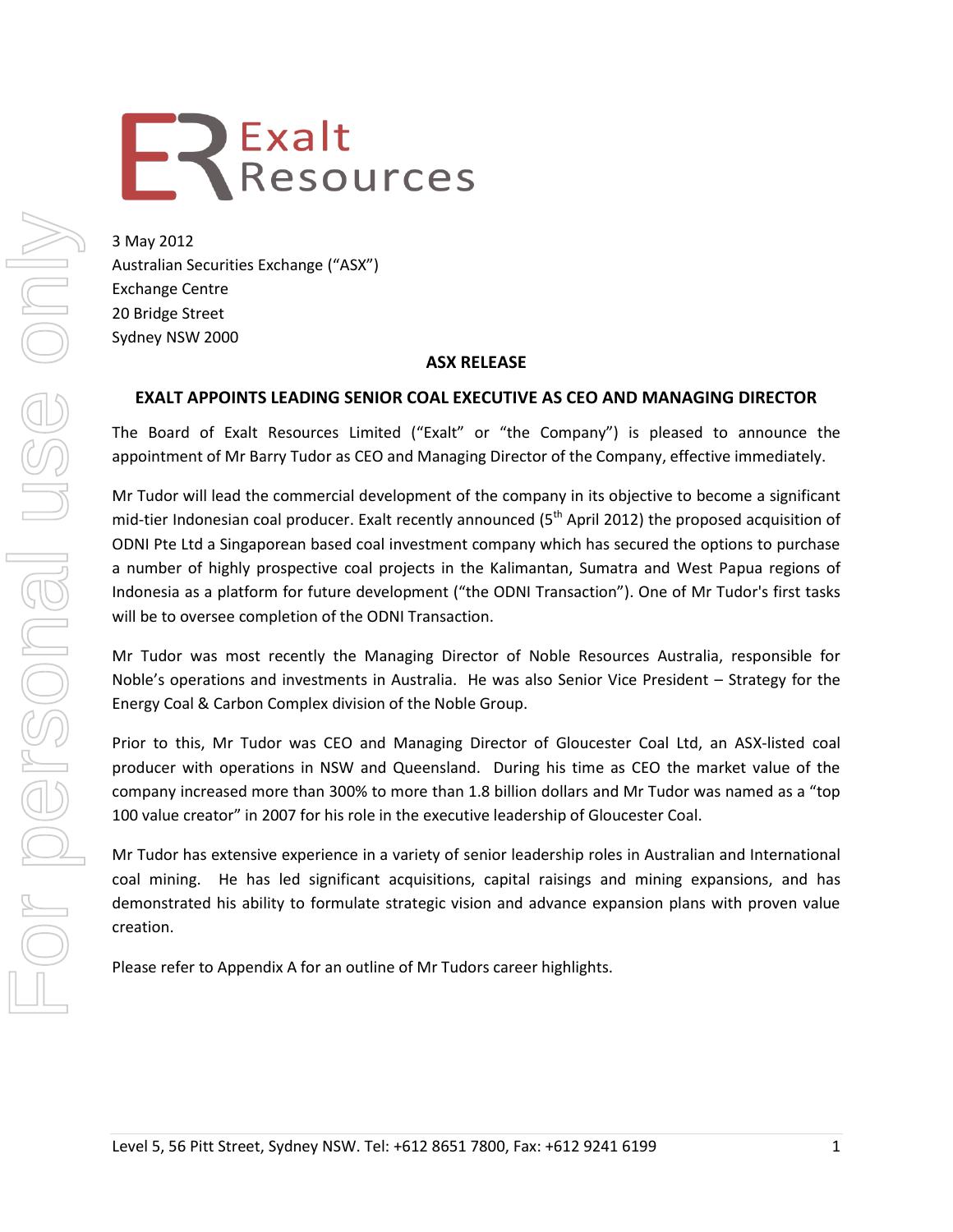Emmanuel Correia, Non-Executive Chairman of Exalt, welcomed Mr Tudor to Exalt and said: *"Barry Tudor is a well-credentialed executive in the coal industry and has an exceptionally strong track record of commercial development and value creation. His experience and skills will be critical as he leads Exalt through its next phase of growth. Barry has the personal qualities and vision to ensure Exalt embraces and benefits from the dynamic developments occurring in the global coal industry, particularly in the key Asian markets. On behalf of the Board I am delighted to welcome Barry to the role."* 

Commenting on his appointment, Barry Tudor said: "*I am excited at the opportunity to build the Exalt team at what promises to be an exciting and significant period of substantial growth. Exalt is well positioned to achieve its objective of becoming a significant coal producer with a pipeline of compelling exploration, development and production projects. I look forward to developing the company to provide superior returns to shareholders and building strong relationships with the communities, customers, governments and partners with which it works.*"

## **ODNI Transaction – Indonesian Coal Industry**

Exalt's objective is to become a significant mid-tier Indonesian coal producer with a pipeline of compelling exploration, development and producing projects in strategic locations in proximity to established mining operations, and in locations with access or potential access to existing or developing infrastructure that will assist future growth and expansion, supported by strong, established local partners.

On 5 April 2012 Exalt announced that it had signed a Term Sheet giving it exclusive rights to investigate and negotiate the acquisition of 100% of the issued capital of Odni Holdings (Pte.) Ltd ("ODNI"). If the proposed transaction proceeds, Exalt will acquire an interest in six prospective coal mining projects in the Kalimantan, Sumatra and West Papua regions of Indonesia, enabling it to build a substantial and diverse portfolio of Indonesian coal assets.

Three of the initial six projects (currently the subject of due diligence and formal documentation) are:

**Project Damanka** is an existing production concession in East Kalimantan covering 4,923 hectares, in which Odni has secured the option to acquire a 70% ownership interest. The mine is close to the established PT Kaltim Prima Coal (KPC) main operating pit and has simple logistics and accessible transportation routes.

**Sugico South Sumatra** consists of eleven large concession areas in the Pendopo coal area in South Sumatra covering over 250,000 hectares. Odni has secured the option to acquire a 50% ownership interest to partner in the project with Sugico , a large and established Indonesian mining and energy company.

**Project BIG** covers a total area of 4,969 hectares in East Kalimantan province. An option agreement has been secured with the current owner to enable Odni to acquire up to 100% of the Project.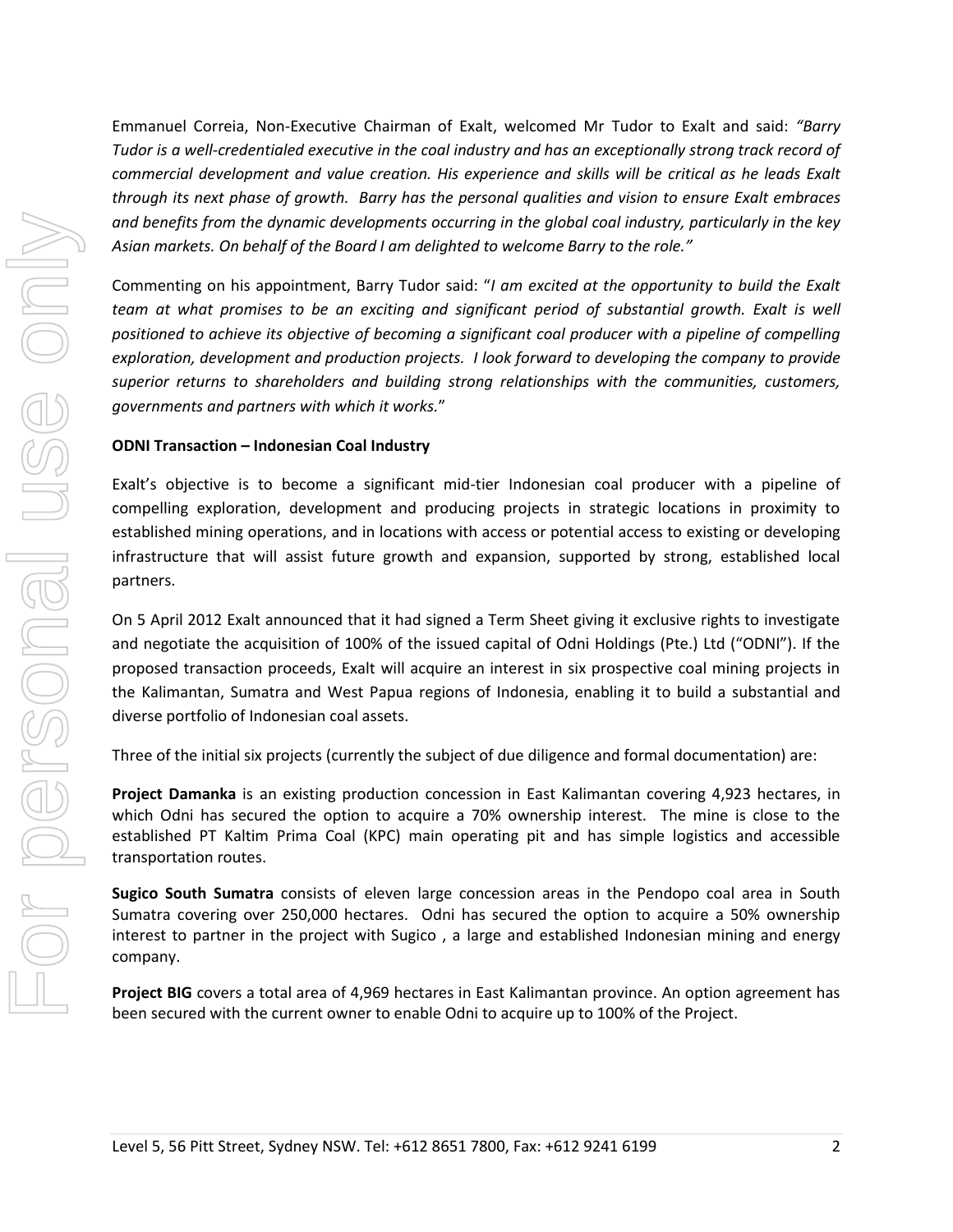ENDS

| For further information:                                                                   | <b>Media enquiries:</b>                                                                                          |
|--------------------------------------------------------------------------------------------|------------------------------------------------------------------------------------------------------------------|
| Mr. Emmanuel Correia or Mr. Shane Hartwig,<br>Non-Executive Directors, on +61 2 8651 7800. | <b>Stuart Carson (0403 527 755)</b><br>or Jan Chessell (0422 997 161)<br>from FTI Consulting on +61 2 8298 6100. |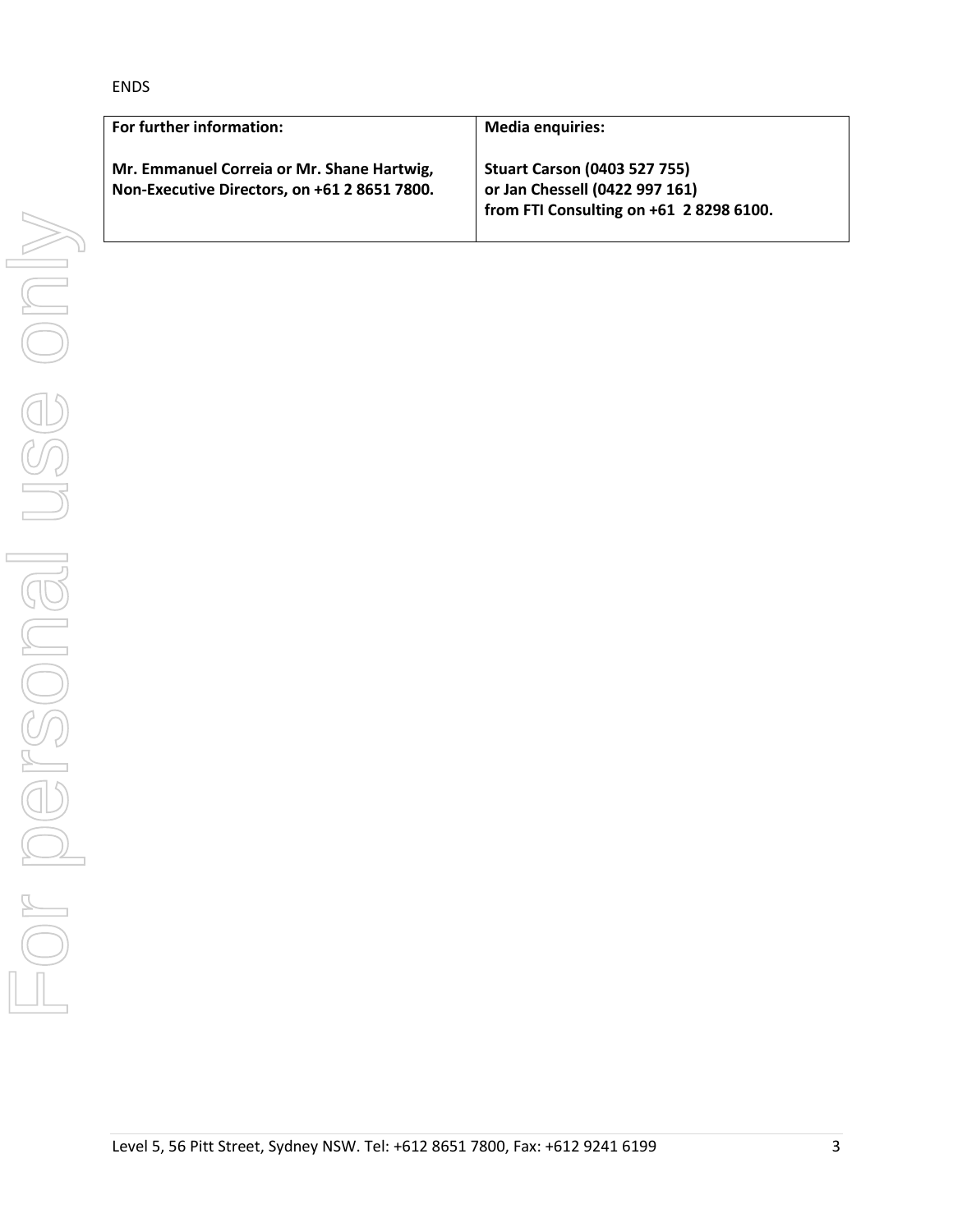## **Appendix A**

## **Mr Barry Tudor – Career Highlights**

Barry Tudor was CEO and Managing Director of Gloucester Coal from 2009 to 2011. Under his leadership, Gloucester Coal increased from a market capitalisation of \$500 million to approximately \$1.8 billion through a strategic focus on exploration, production, coal chain logistics and acquisitions. Highlights of his term with Gloucester Coal include:

- Acquisition of Gloucester Coal through one of the most technically complex hostile takeovers in Australian takeover history;
- Formulation and implementation of coking coal strategy;
- Development and implementation of one the most intensive exploration programs in Australia;
- Approval of a key expansion through NSW government;
- Increase of over 300% in JORC reserves;
- Optimisation of mining operations to achieve maximum value;
- Establishment of strategic land acquisition, community consultation and rehabilitation;
- Establishment of new coal chain contracts for port and rail to support increased production;
- One of the largest capital raisings in Australia in 2010 to fund the acquisition of Middlemount from Macarthur Coal.

Prior to his role as MD and CEO of Gloucester Coal Mr Tudor was Director - Australian Assets for Noble Energy, leading the Noble Group's coal asset strategy in Australia with responsibility for Noble's coal assets in Australia and the Group's strategic expansion into ASX listed coal asset ownership.

Mr Tudor was formerly the Chief Financial Officer of Gloucester Coal, and was named as a "top 100 value creator" in 2007 for his role in the executive leadership of Gloucester Coal.

He started his career at KPMG, followed by a variety of senior regional and international roles. Mr Tudor holds a Bachelor of Economics degree from Macquarie University and a Master of Business Administration degree from MGSM. He is a Chartered Accountant and a Member of the Institute of Company Directors in Australia.